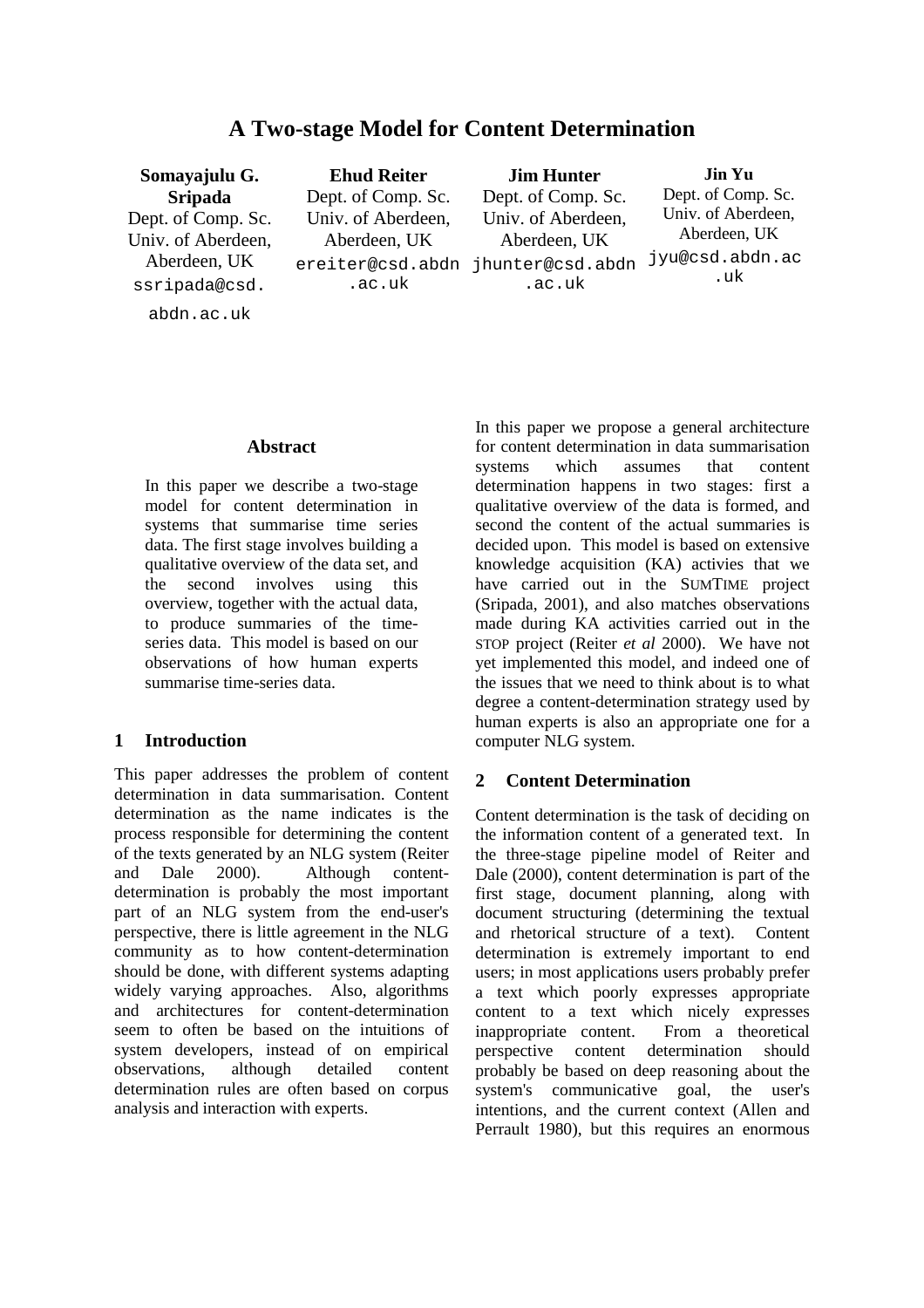amount of knowledge and reasoning, and is difficult to do robustly in real applications.

In recent years many new content determination strategies have been proposed, ranging from the use of sophisticated signal-processing techniques (Boyd 1997) to complex planning algorithms (Mittal *et al* 1998) to systems which exploit cognitive models of the user (Fiedler 1998). However, most of these strategies have only been demonstrated in one application. Furthermore, as far as we can tell these strategies are usually based on the intuition and experiences of the developers. While realisation, microplanning, and document structuring techniques are increasingly based on analyses of how humans perform these tasks (including corpus analysis, psycholinguistic studies, and KA activities), most papers on content determination make little reference to how human experts determine the content of a text. Human experts are often consulted with regard to the details of content rules, especially when schemas are used for content determination (Goldberg *et al* 1994, McKeown *et al* 1994, Reiter *et al* 2000); but they rarely seem to be consulted (as far as we can tell) when deciding on the general algorithm or strategy to use for content determination.

## **3 Summarising Time-Series Data**

### **3.1 Text summaries of Time-Series Data**

Time-series data is a collection of values of a set of parameters over time. Such data is very common in the modern world, with its proliferation of databases and sensors, and humans frequently need to examine and make inferences from time-series data.

Currently, human examination of time-series data is generally done either by direct inspection of the data (for small data sets), by graphical visualisation, or by statistical analyses. However, in some cases textual summaries of time-series data are also useful. For example, newspapers regularly publish textual summaries of weather predictions, the results of polls and surveys, and stock market activity, instead of just showing numbers and graphs. This may be because graphical depictions of time-series data require time and skill to interpret, which is not always available. A doctor rushing to the side of a patient who is suffering from a heart attack, for example, may not have time to examine a set of graphs of time-series data, and a newspaper reader may not have the statistical knowledge necessary to interpret raw poll results.

Perhaps the major problem today with textual descriptions of time-series data is that they must be produced manually, which makes them expensive and also means they can not be produced instantly. Graphical depictions of data, in contrast, can be produced quickly and cheaply using off-the-shelf computer software; this may be one reason why they are so popular. If textual summaries of time-series data could be automatically produced by software as cheaply and as quickly as graphical depictions, then they might be more widely used.

## **3.2 SUMTIME**

The goal of the SUMTIME project is to develop better techniques for automatically generating textual summaries of time-series data, in part by integrating leading-edge NLG and time-series analysis technology. We are currently focusing on two domains:

**Meteorology** – producing weather forecasts from numerical weather simulations. This work is done in collaboration with Weather News Inc (WNI)/Oceanroutes, a leading meteorological company.

**Gas Turbines** – summarising sensor readings from a gas turbine. This work is done in collaboration with Intelligent Applications, a leading developer of monitoring software for gas turbines.

These domains are quite different in time-series terms, not least in the size of the data set. A typical weather forecast is based on tens of values for tens of parameters, while a summary of gas-turbine sensor readings may be based on tens of thousands of values for hundreds of parameters. We hope that looking at such different domains will help ensure that our results are generalisable and not domainspecific. We will start working on a third domain in 2002; this is likely to be a medical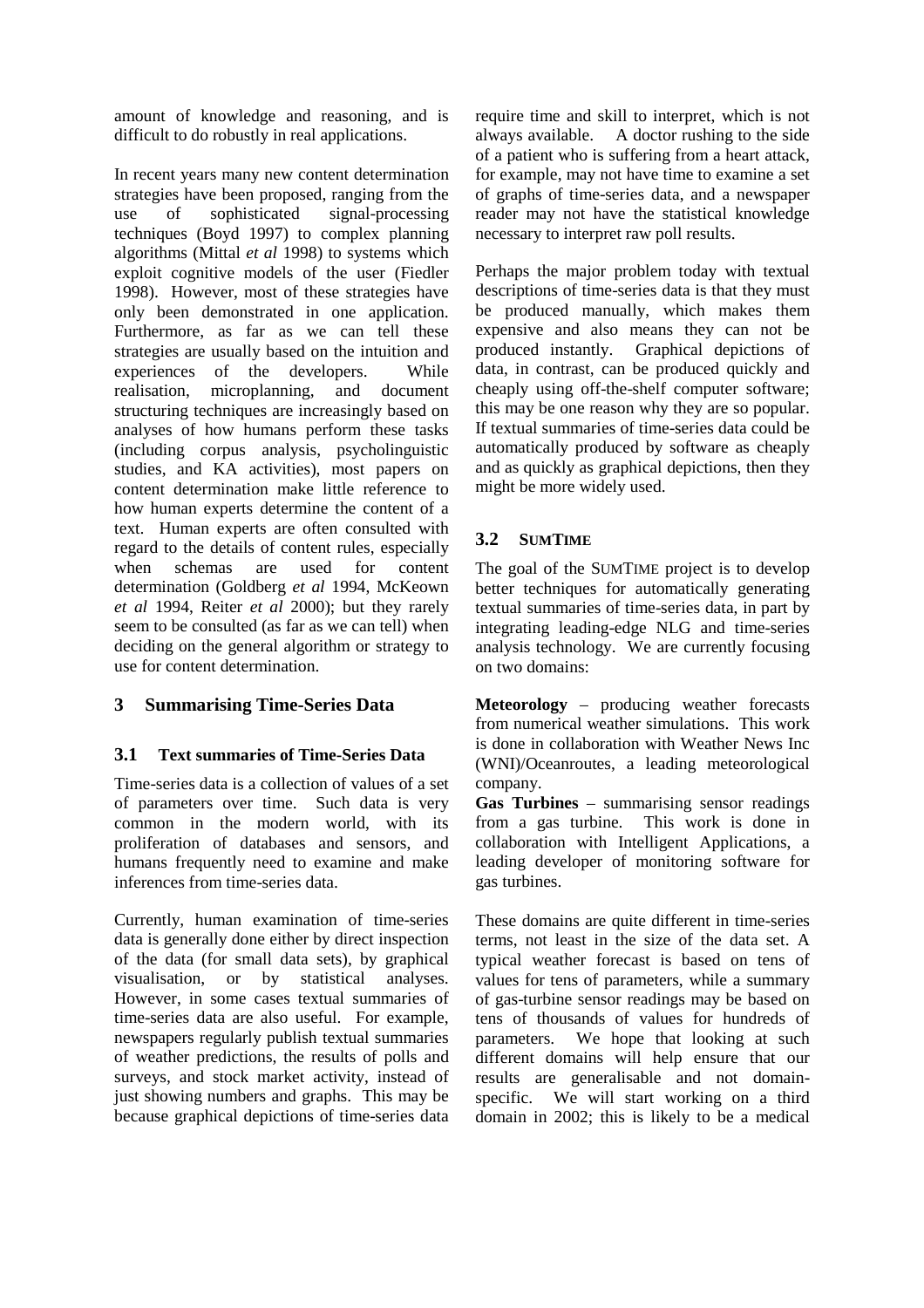one, perhaps (although this is not definite) summarising sensor readings in neonatal intensive care units.

The first year of SUMTIME (which started in April 2000) has mostly been devoted to knowledge acquisition, that is to trying to understand how human experts summarise timeseries data. This was done using various techniques, including corpus analysis, observation of experts writing texts, analysis of content rules suggested by experts, discussion with experts, and think-aloud sessions, where experts 'think aloud' while writing texts (Sripada, 2001).

## **3.3 Example**

The following table shows an example segment of meteorological time series data, specifically predicted wind speed and wind direction at an offshore oil exploration site. The time field is shown in 'day/hour' format.

| Time       | Wind      | Wind  |
|------------|-----------|-------|
|            | Direction | Speed |
| (day/hour) |           | Knots |
| 05/06      | SΕ        | 22    |
| 05/09      | SΕ        | 24    |
| 05/12      | SΕ        | 30    |
| 05/15      | SE        | 25    |
| 05/18      | SSE       | 28    |
| 05/21      | SSE       | 22    |
| 06/00      | SΕ        | 16    |

This data was summarised by WNI's human forecasters as follows:

FORECAST 06-24 GMT,FRIDAY,05-Jan 2001 WIND(KTS) CONF HIGH 10M: SE 20-25 OCCASIONALLY 25-30, EASING 15-20 LATER

The above example is just a sample showing the data and its corresponding forecast text for the wind subsystem. Real weather forecast reports are much longer and are produced from data involving many more weather parameters than just wind speed and wind direction.

## **4 Human Summarisation**

## **4.1 Meteorology**

In the domain of weather forecasting, we observed how human experts carry out the task of summarising weather data by video recording a meteorologist thinking aloud while writing weather forecasts. Details of the KA have been described in Sripada (2001). Our observations included the following:

- 1. In the case of weather forecasts, time-series data represent the values of important weather parameters (wind speed, direction, temperature, rainfall), which collectively describe a single system, the weather. It seemed as though the expert was constructing a mental picture of their source using the significant patterns in time series. Thus the first activity is that of data interpretation to obtain a mental model of weather.
- 2. The mental model of the weather is mostly in terms of the elements/objects related to atmosphere, like cold fronts and warm fronts; it also seems to be qualitative instead of numerical. In other words, it qualitatively describes the meteorological state of the atmosphere. The expert calls this an 'overview of the weather'.
- 3. Building the overview involves the task of interpretation of the time series weather data. While interpreting this data the expert used his meteorological knowledge (which includes his personal experience in interpreting weather data) to arrive at an overview of the weather. During this phase, he appeared to be unconcerned about the end user of the overview (see 4.1.1 below). We call this process Domain Problem Solving (DPS) where information is processed using exclusively the domain knowledge.
- 4. Forecasts are written after the forecaster gets a clear mental picture (overview) of the weather. Building the overview from the data is an objective process which does not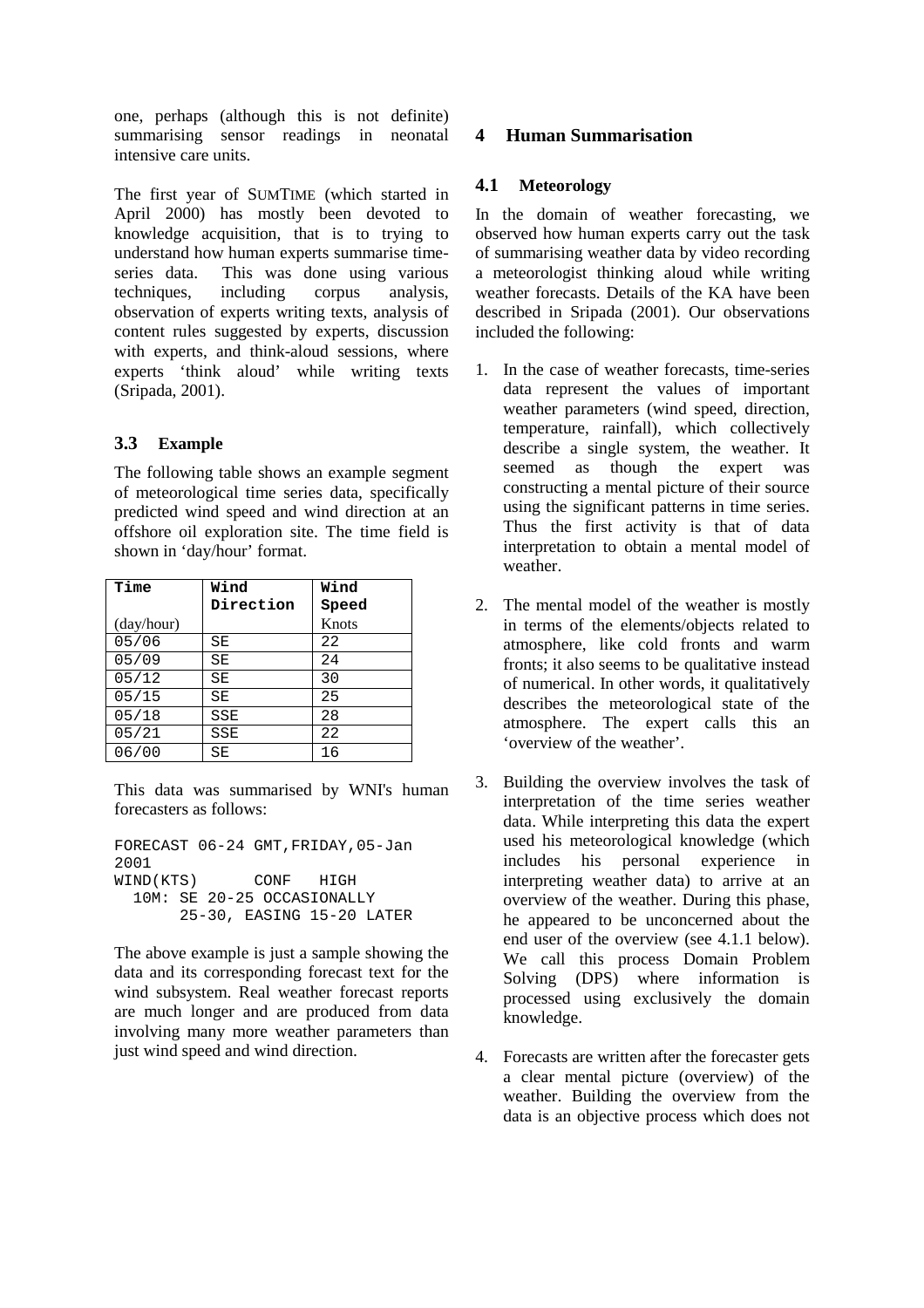depend on the forecast client (user), whereas writing the forecast is subjective and varies with client.

### **4.1.1 Examples**

Two examples of the influence of the overview on wind texts (Section 3.3) are:

- 1. When very cold air flows over a warm sea, surface winds may be underestimated by the numerical weather model. In such cases the forecaster uses his 'overview of the weather' to increase wind speeds and also perhaps add other instability features to the forecast such as squalls.
- 2. If the data contains an outlier, such as a wind direction which is always N except for one time period in which it is NE, then the expert uses the overview to decide if the outlier is meteorologically plausible and hence should be reported or if it is likely to be an artefact of the simulation and hence should not be reported.

The above examples involve reasoning about the weather system. Forecasters also consider user goals and tasks, but this may be less affected by the overview. For example, in one think-aloud session, the forecaster decided to use the phrase *20-24* to describe wind speed when the data file predicted a wind speed of 19kt. He explained to us that he did this because he knew that oil-rig staff used different operational procedures (for example for docking supply boats) when the wind exceeded 20kt, and he also knew that even if the average wind speed in the period was 19kt, the actual speed was going to vary minute by minute and often be above 20kt. Hence he decided to send a clear signal to the rig staff that they should expect to use '20kt or higher' procedures, by predicting a wind speed of *20-24.* This reasoning about the user took place after the overview had been created, and did not seem to involve the overview.

### **4.2 Gas Turbine Sensors**

Unlike the previous domain, in the domain of gas turbine (GT), currently there are no textual summaries of turbine data written by humans. Thus we have asked the domain experts to comment orally on the data. However, the experts have attempted to summarise their comments at the end of each session if they found something worth summarising. Our observations included:

- 1. The main task is to identify the abnormal data and summarise it. However, an abnormal trend in a specific channel might have been caused due to a change in another channel (for instance, an increase in the output voltage can be explained with a corresponding increase in the fuel input). Thus individual channel data needs to be interpreted in the context of the other channels.
- 2. The expert agrees during the KA session that he first analyses the data numerically to obtain qualitative trends relating to the GT before generating comments. Therefore the state of the GT that produced the data is constructed through data interpretation and the knowledge of the state is then used to check if the turbine is in a healthy state or not. Since GT is an artefact created by humans it is possible to have a fairly accurate model of states of a GT (unlike weather!).
- 3. The phrases used by the expert often express the trends in the data as if they were physical happenings on the turbine, like "running down" for a decreasing trend in shaft speed data. This indicates that the expert is merely expressing the state of the GT. This in turn indicates that at the time the summarisation is done, the mental model of the state of the GT is available.

## **5 Evidence from Other Projects**

After making the above observations, we examined think-aloud transcripts from an earlier project at the University of Aberdeen, STOP (Reiter *et al* 2000), which involved building an NLG system that produced smoking-cessation letters from smoking questionnaires. These transcripts (from think-aloud sessions of doctors and other health professionals manually writing smoking-cessation letters) showed that in this domain as well experts would usually first build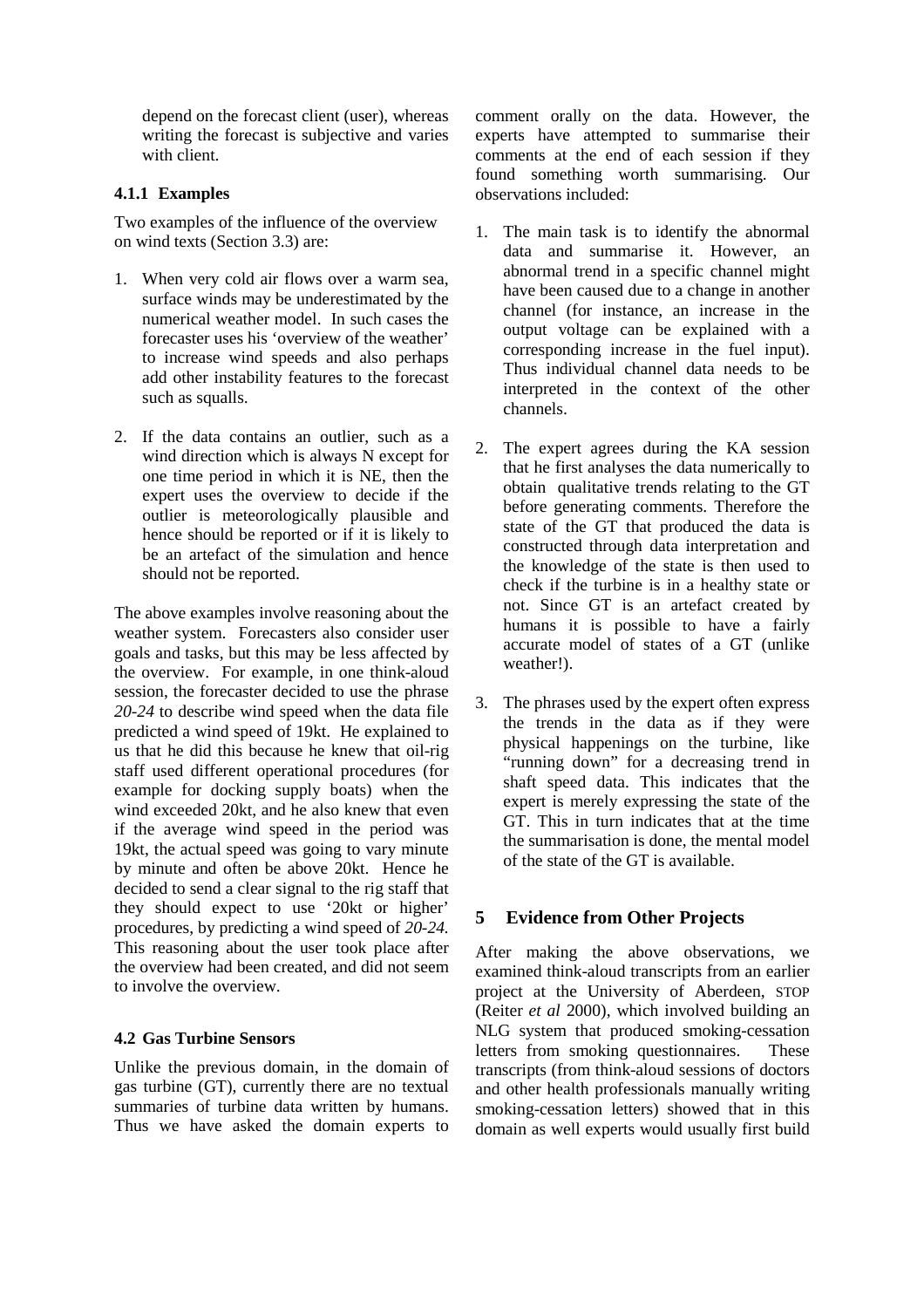

an overview (in this case, of the smoker) before starting to determine the detailed content of a letter. Below is an excerpt from one of the transcripts of a KA session :

« …. The first thing I have got to do is to read through the questionaire just to **get some idea** of where he is at with his smoking. …… »

We did not investigate overview formation in any detail in STOP, but the issue did come up once in a general discussion with a doctor about the think-aloud process. This particular doctor said that he built in his mind a mental image of the smoker (including a guess at what he or she looked like), and that he found this image very useful in deciding how best to communicate with the smoker.

In another work, RajuGuide, once again there is evidence of an overview influencing content determination (Sripada 1997). RajuGuide is a system that generates route descriptions. At a higer level of abstraction, RajuGuide has two parts. The first part is responsible for planning the route the user wanted. The second module is responsible for generating the text describing the route. The route computed by the first part, which is in the form of a series of coordinates, is not directly communicated to the user. Instead the second part attempts to enrich the route depending upon what the user already knows and what additional information the knowledge base knows for that particular route. We believe

that the route computed by the route planner is the overview in this case and it drives the content determination process in the second part.

### **6 Two-stage Model for content determination**

These observations have led us to make the following hypotheses:

- 1. Humans form a qualitative overview of the input data set.
- 2. Not all the information in the overview is used in the text.
- 3. The overview is not dependent on pragmatic factors such as the user's taste, these are considered at a later stage of the content determination process.

Based on the above hypotheses, we propose a two-stage model for content determination as depicted in Figure 1. It is assumed that Domain Data Source (DDS) is external to the text generator. It has been assumed that a Domain Problem Solver or Domain Reasoner (DR) is available for data processing. This reasoning module is essentially useful to draw inferences while interpreting the input data set and ultimately is responsible for generating the overview. Communication Goal (CG) is the input to the data summarisation system in response to which it accesses DDS to produce an overview of the data using the DR. In the context of the overview produced by DR, the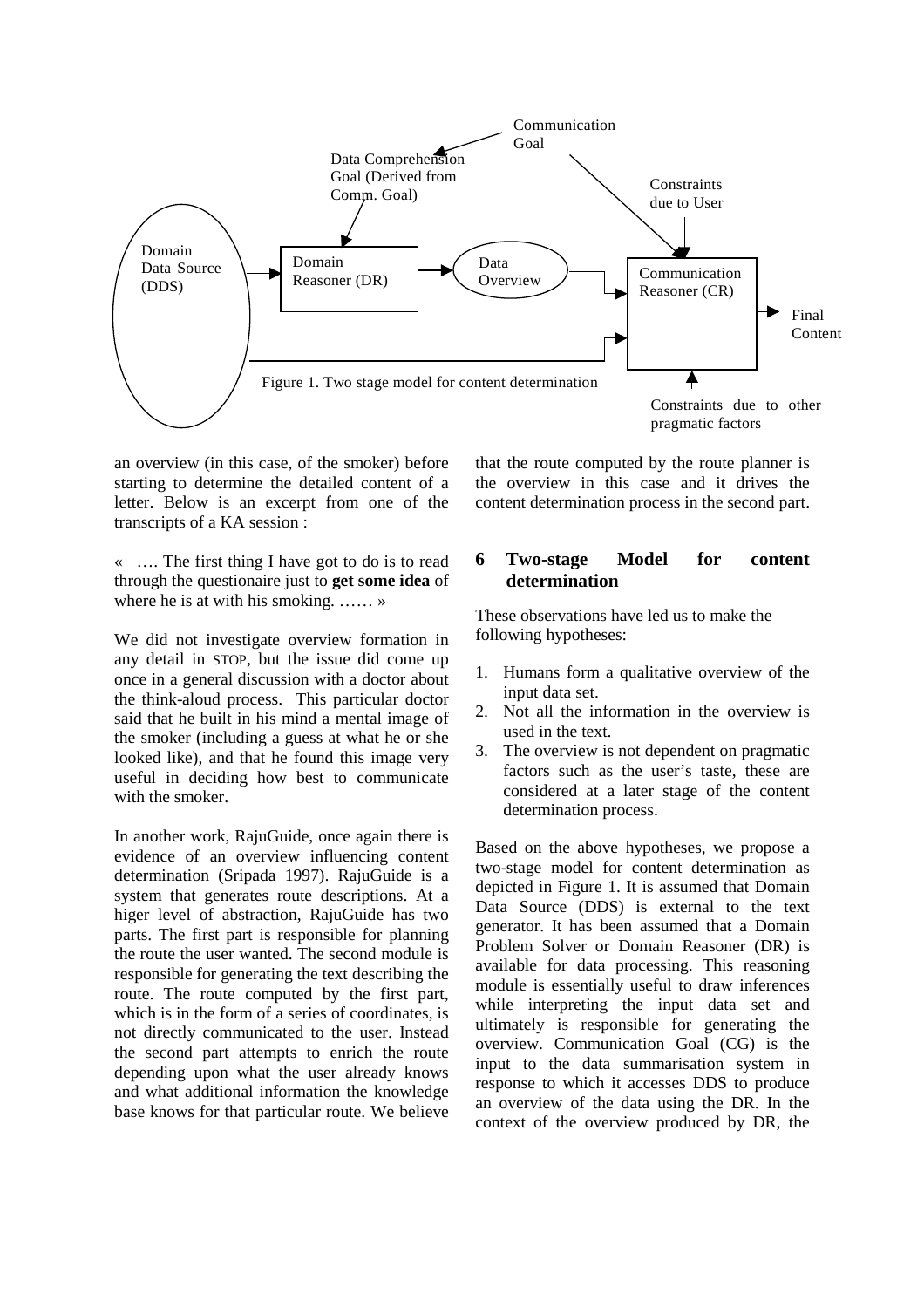Communication Reasoner (CR) system generates the final content specification taking into account the influence of the User Constraints (UC) and other pragmatic factors. This content is then sent to subsequent NLG modules (not shown), such as microplanning and surface realisation.

Our model has some similarities to the one proposed by Barzilay *et al* (1998), in that the Domain Reasoner uses general domain knowledge similar to their RDK, while the Communication Reasoner uses communication knowledge similar to their CDK and DCK.

The central feature of the above model is the idea of data overview and its effect on content selection. One possible use of overviews is to trigger context-dependent content rules. The time-series analysis part of SUMTIME is largely based on Shahar's model (1997), which makes heavy use of such rules. In Shahar's model contexts are inferred by separate mechanisms; we believe that these should be incorporated into the overview, but this needs further investigation.

At the current stage of our project we have only a gross idea of what makes up the proposed data overview. Our suspicion is that it is hard to make a generic definition of the data overview for all domains. Instead, we would like to imagine the data overview as the result of inferences made from the input data so as to help in triggering the right content determination rules. For example, in out meteorology domain, the input time-series data comes from a numerical weather prediction (NWP) model, but even the most sophisticated NWP models do not fully represent the real atmosphere – all models work with approximations. Thus the NWP data displayed to the meteorologist is interpreted by him to arrive at a conceptual model in his or her head, which is the overview.

### **7 Issues with the two stage model**

There are a number of issues that need to be resolved with respect to the two-stage model described above.

#### **7.1 Is overview creation a human artefact?**

The main basis for including the overview in two stage model has been the observation made during the think aloud sessions that experts form overviews before writing texts. Now it can be argued that even if humans need an overview, computer programs may not. Evidently, it is hard to ever prove the contrary. But what can be done is to show the advantages gained by a computer program by using an overview for content selection.

### **7.2 Does the overview have any other utility than just providing context for content determination rules?**

We believe that the overview can play multiple roles in the overall process of writing textual forecasts. First, the overview can bring in additional information into the text that is not directly present in the underlying raw data. In Reiter and Dale's (2000) terminology, overviews are a technique for generating Computable Data content, that is content which is not directly present in the input data but can be computed or inferred from it. Such content provides much of the value of summary texts. Indeed, one could argue that simple textual descriptions of a set of data values without extra computed or inferred content, such as those produced by TREND (Boyd, 1997), might not be that much more useful than a graph of the data.

The overview may also help in deciding how reliable the input data is, which is especially important in the meteorology domain, since the data comes from an NWP simulation. This could, for example, help the generation system decide whether to use precise temporal terms such as *Midnight* or vague temporal terms such as *tonight*. Again one could argue that the ability to convey such uncertainty and reliability information to a non-specialist is a key advantage of textual summaries over graphs.

In general, the overview allows reasoning to be carried out on the raw data and this will probably be useful in many ways.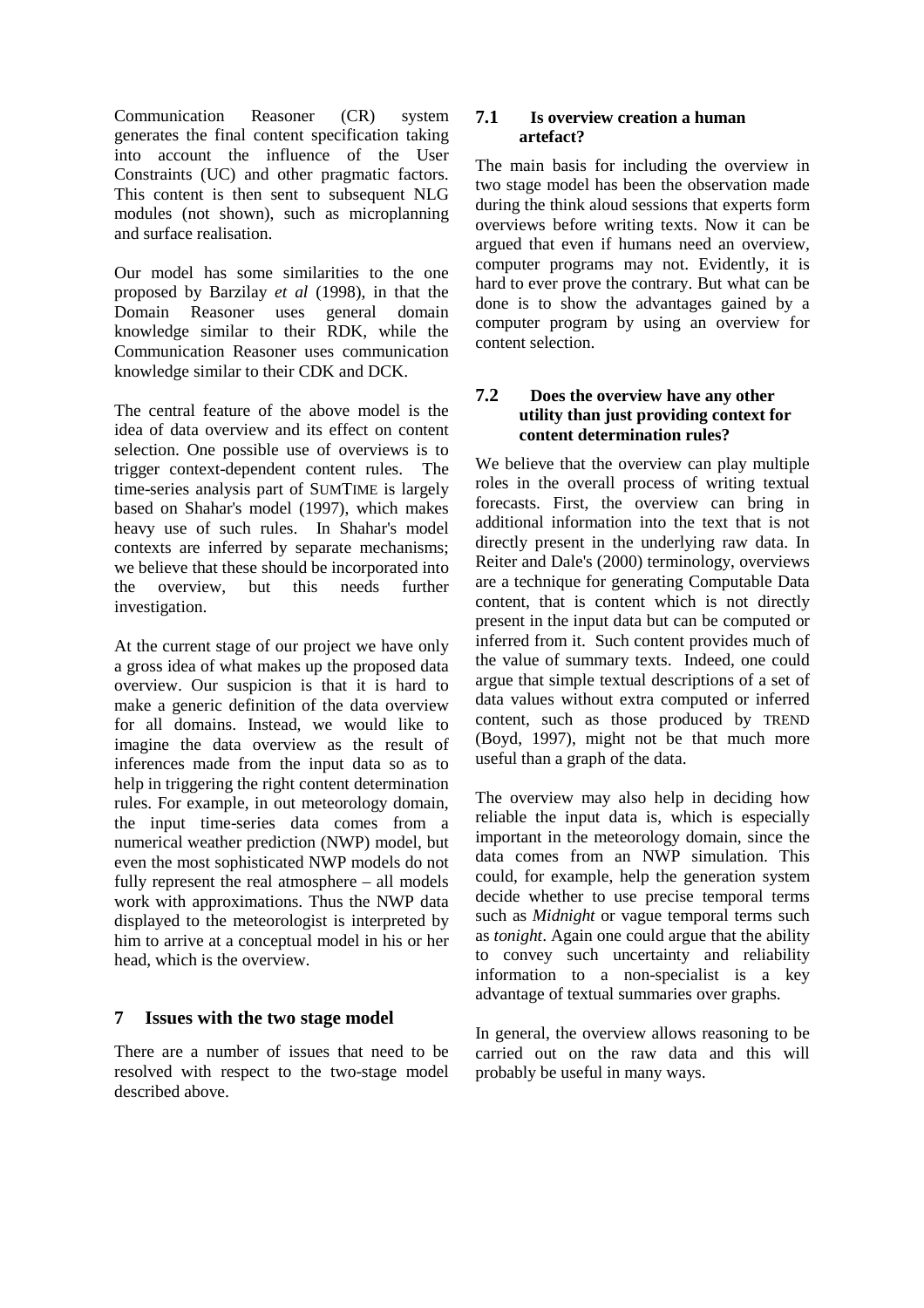### **7.3 How is the overview related to the domain ontology?**

The basic concepts present in an overview may be quite different from the basic concepts present in a written text. For example, the overview built by our expert meteorologist was based on concepts such as lapse rate (the rate at which temperature varies with height), movement of air masses, and atmospheric stability. However, the texts he wrote mentioned none of these, instead it talked about wind speed, wind direction, and showers. In the STOP domain, overviews created by doctors seemed to often contain many qualitative psychological attributes (depression, selfconfidence, motivation to quit, etc) which were not explicitly mentioned in the actual texts written by the doctors.

This suggests that the conceptual ontology, that is the specification of underlying concepts, underlying the overview may be quite different from the ontology underlying the actual texts. The overview ontology includes concepts used by experts when reasoning about a domain (such as air masses or motivation), while the text ontology includes concepts useful for communicating information to the end user (such as wind speed, or longer life expectancy).

### **7.4 What do experts think about the twostage model?**

When the two stage model was reported back to a WNI expert who participated in a think-aloud session, the expert agreed that he does build an overview (as he did during the KA session) while writing forecasts, but felt that it's use may not be necessary for writing all forecasts. In his opinion, the interpretation of most data sets doesn't require the use of the overview. However, he was quick to add that the quality of the forecasts can be improved by using overviews which faciliate reasoning with the weather data.

# **8 Evaluation**

We are currently building a testbed system called SUMTIME-MOUSAM which will enable us to test the hypotheses we have presented in this paper and other hypotheses suggested by our KA activities. SUMTIME-MOUSAM is a framework system that consists of

- "Infrastructure" software for accessing data files, regression testing of new software versions, etc.
- An ontology, which defines a conceptual level of representation of texts.
- A corpus of human-written texts with their corresponding conceptual representations defined using the above ontology.
- Scoring software which compares the output of a module (either at a conceptual or text level) against the human corpus.

Because we are primarily interested in content issues, it is important to evaluate our system at a content level as well as at a text level. To support this, we are developing conceptual representations of the texts we will be generating, which can also be extracted from human texts by manual analysis.

SUMTIME-MOUSAM is currently best developed in the area of producing wind texts. In this area, we have developed a conceptual representation and manual annotation guide (with good interannotator agreement, generally kappa values of .9 or higher); built an initial software system to automatically produce such texts based on a threshold model without an overview; and begun the process of analysing differences. We are currently working on extending SUMTIME-MOUSAM to other parts of weather forecasts, such as statements describing clouds and precipitation, and plan in the future to extend it to the gas-turbine domain.

With regard to testing hypotheses specifically about two-stage content determination (the subject of this paper), our plan is as follows

- 1. Compare the output of the non-overview based software to human summary texts, and identify cases where an overview seems to be used.
- 2. Ask human experts to build an overview (using a GUI), modify our software to use this overview when generating texts, and see if this results in texts more similar to the human texts.